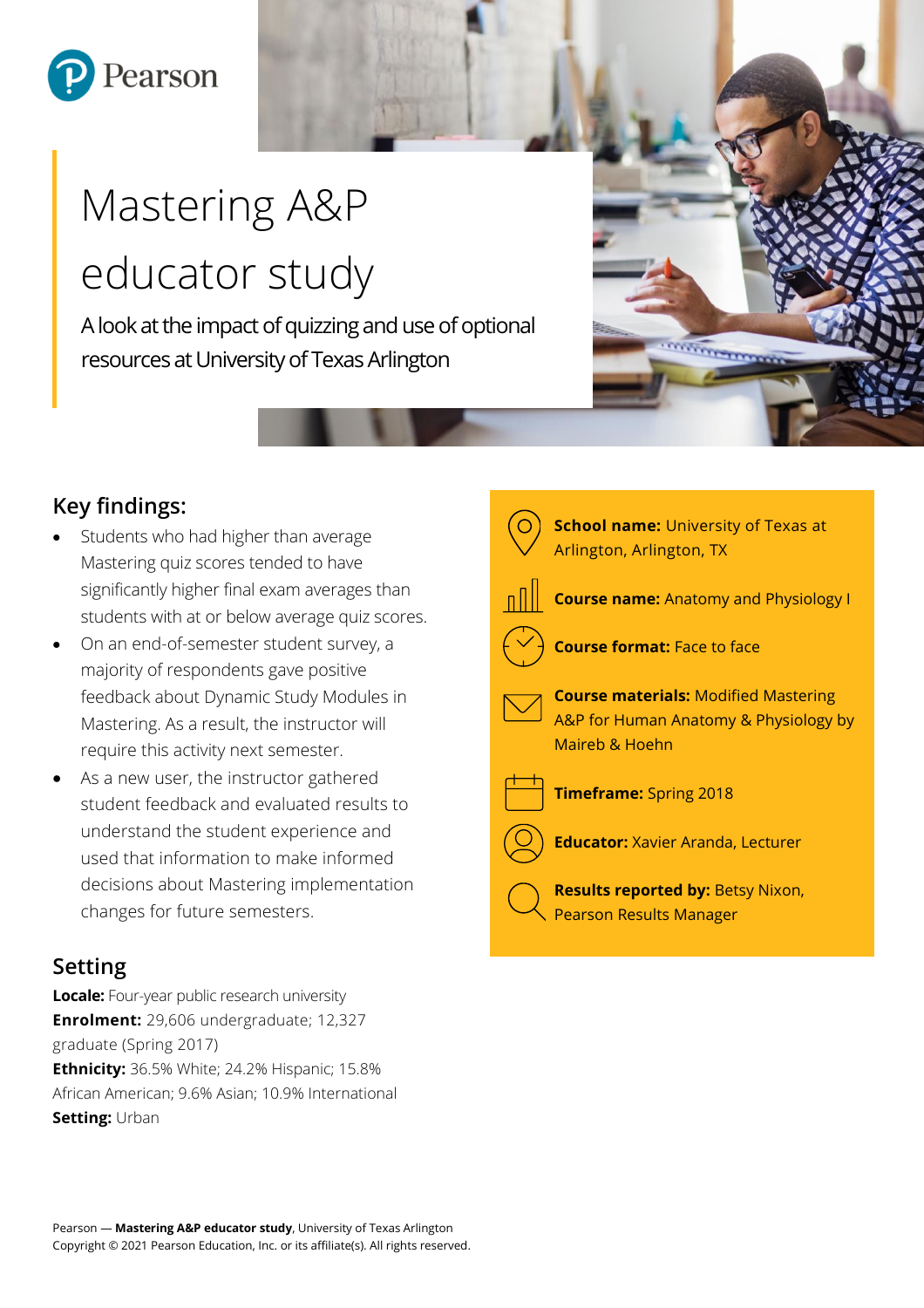

### **About the course**

Lecturer Xavier Aranda started at the University of Texas at Arlington (UTA) teaching a Forensic Biology Laboratory part-time from 2010 through 2013 while working full-time at the Texas Department of Public Safety Crime Laboratory. He was hired full-time at UTA in 2014 and currently teaches Anatomy and Physiology Lecture and Laboratory, Introduction to Forensic Laboratory, Forensic Biology Lecture and Laboratory, and Genetic Methods Laboratory.

Anatomy and Physiology I (A&P I) is a four-credit lecture and lab, and the first in a two-course sequence which introduces the basic anatomical terms of the human body, reviews cellular and molecular concepts to be applied at the systematic level, and covers the structure and function of the integumentary, skeletal, muscular, and nervous systems. It is primarily taken by students in the fields of sport activities, medical technology, and prenursing. Students who wish to apply to the nursing program must complete A&P I and II with a B or higher to be competitive for admission.

# **Challenges and Goals**

The A&P courses are important for students since they must not only pass them, but must do well to continue in subsequent courses and their desired program of study. Aranda finds that students often struggle with knowing how to study, learning and applying course concepts, and managing their time. He feels they often have trouble staying on track during the semester, which can impact their performance in the course.

His course structure is designed with a consistent schedule throughout the semester; students see concepts multiple times before an exam and have multiple resources available to help them practice and learn outside of class. Aranda acknowledges that students may have a tendency to work together or google answers outside of class, but he has implemented the homework keeping this in mind.

Modified Mastering™ A&P (MA&P) was piloted in his A&P I course in Summer 2017 and adopted for the Fall 2017 semester. During Spring 2018, Aranda surveyed students and evaluated his course results to gain insight into the impact on learning, discern changes in critical thinking, and help guide implementation changes to enhance learning and course success.

## **Implementation**

A&P I had the following components in Spring 2018:

#### **Exams**

Three paper-and-pencil exams comprised of 100 multiple-choice questions from the Pearson test bank were administered in class.

#### **Final exams**

A two-part paper-and-pencil final exam comprised of 100 multiple-choice questions from the Pearson test bank and 70 questions written by the instructor or from other sources was administered in class. Aranda feels that using questions from different sources can help prevent cheating on the exam.

#### **MA&P**

Fifteen chapter quizzes and two module quizzes were completed outside of class time in MA&P.

- Chapter quizzes contained 10 questions selected primarily from the reading questions with a few test bank questions. After Aranda lectured on a topic, students had one week to complete the corresponding quiz. On an endof-semester survey, 87% of respondents said they tended to do the Mastering quizzes by themselves, but since students sometimes work together, quiz questions were randomized so answers can't be easily shared.
- Module quizzes covered approximately five chapters each and contained mainly questions from the test bank. The first module quiz contained 15 randomized questions, and the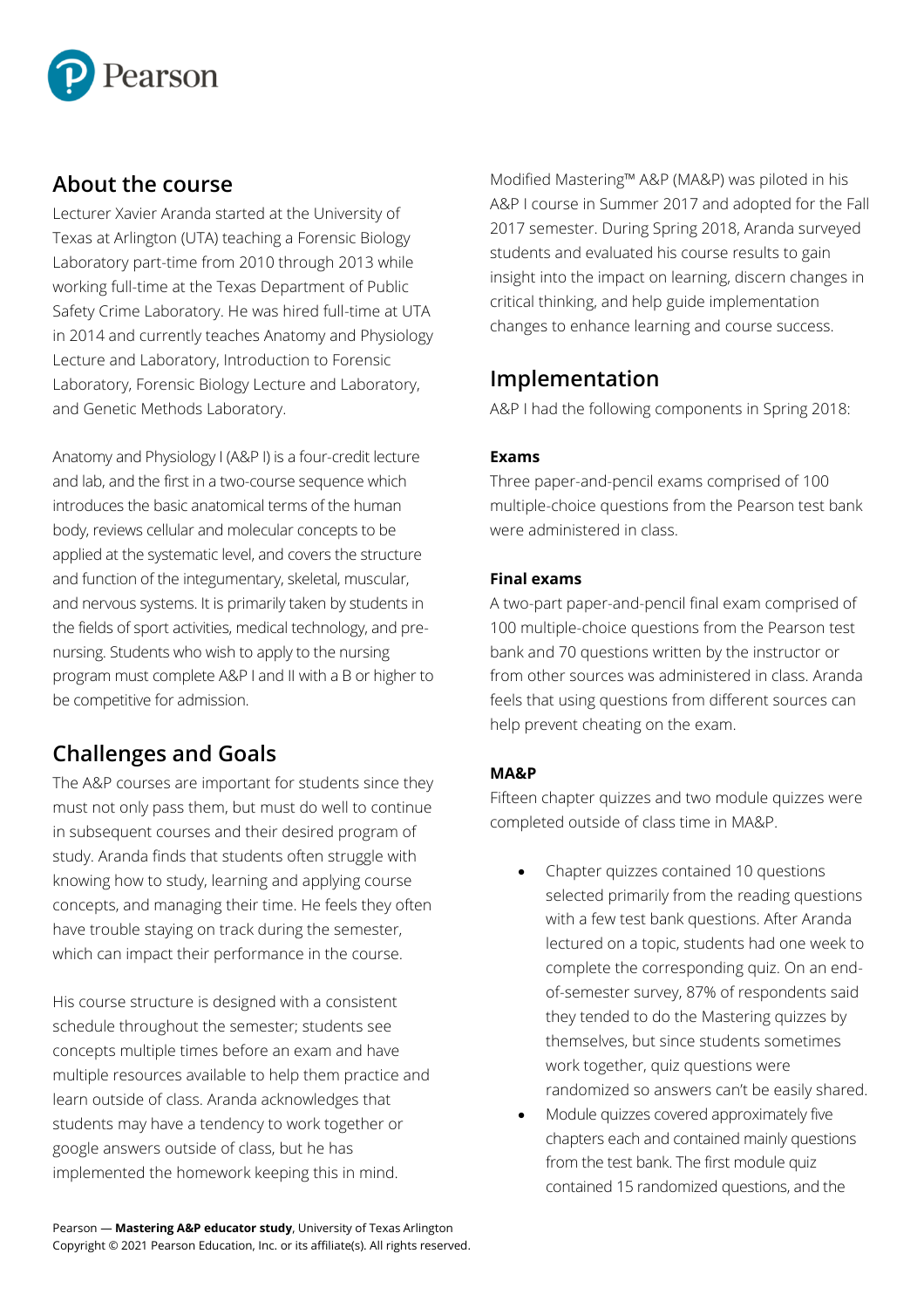

second contained 25 randomized questions. Students had one week to complete the quizzes.

Research has shown quizzing to be an effective way to improve learning. A study conducted by Rebecca Orr and Shellene Foster from Collin College entitled Increasing Student Success Using Online Quizzing in Introductory (Majors) Biology and published in [CBE-Life Sciences](https://www.lifescied.org/)  [Education](https://www.lifescied.org/), found that "Analysis of exam grades earned by those taking 100% of pre-exam quizzes indicates that not only does this group have a significantly higher exam average than the group of students who took 0% of the pre-exam quizzes, but they also have a significantly higher exam average than the class average. Through detailed, statistical analysis, the benefit of quizzing is demonstrated to be significant for students of diverse academic abilities. Pre-exam quizzing using an online homework platform is an effective way to increase student performance on exams and allows class time to be utilized for teaching activities."<sup>1</sup>

An end-of-semester survey was administered to Aranda's A&P I Spring 2018 students (90% response rate). The responses indicate that the MA&P quizzes helped students, and they found them to be a valuable activity in the course.

94% of respondents agreed or strongly agreed that the Mastering quizzes helped them do better on exams.

92% of respondents agreed or strongly agreed that doing the Mastering quizzes helped them understand what they know and what they need to study more.

Since Aranda had been using MA&P for less than a year, he wanted to become more familiar with the different resources available and gather feedback from students to find out which resources they utilized and what helped them the most. During the semester,

Aranda informed students about the Dynamic Study Modules (DSMs) and the Mastering study area to encourage them to use those for practice and learning, but he did not require the DSMs as homework. On the end-of-semester survey, 71% of students reported using the DSMs, and 43% reported using the Mastering study area, while 17% reported only doing the assigned Mastering quizzes. Based on these results, Aranda set up some DSM assignments early in the Summer 2018 session, and students requested that he continue to provide those. Because of the positive student feedback, he will add required DSM assignments beginning Fall 2018.



| Assessments |  |  |
|-------------|--|--|
|             |  |  |

| $\bullet$ | 35% | Lab                      |
|-----------|-----|--------------------------|
| $\bullet$ | 30% | Lecture exams (3)        |
| $\bullet$ | 18% | Mastering quizzes and    |
|           |     | other assignments        |
| $\bullet$ | 17% | Comprehensive final exam |
|           |     |                          |

# **Results and Data**

To better understand the impact of using Mastering in A&P I, Aranda evaluated his course results from Spring 2018. The MA&P quizzes were designed to evaluate student understanding in preparation for the high-stakes exams. As stated previously, research has shown that quizzing can be beneficial to learning. Robert Bjork's research asserts that retrieval of stored information acts as a memory modifier, and that using tests as learning events creates "desirable difficulties that enhance learning."<sup>2</sup> For Aranda's Spring 2018 students, the average score for the MA&P quizzes was 90%. An analysis was done grouping students based on their quiz average which showed that the group of students who scored above average on the quizzes had a significantly higher

Pearson — **Mastering A&P educator study**, University of Texas Arlington Copyright © 2021 Pearson Education, Inc. or its affiliate(s). All rights reserved.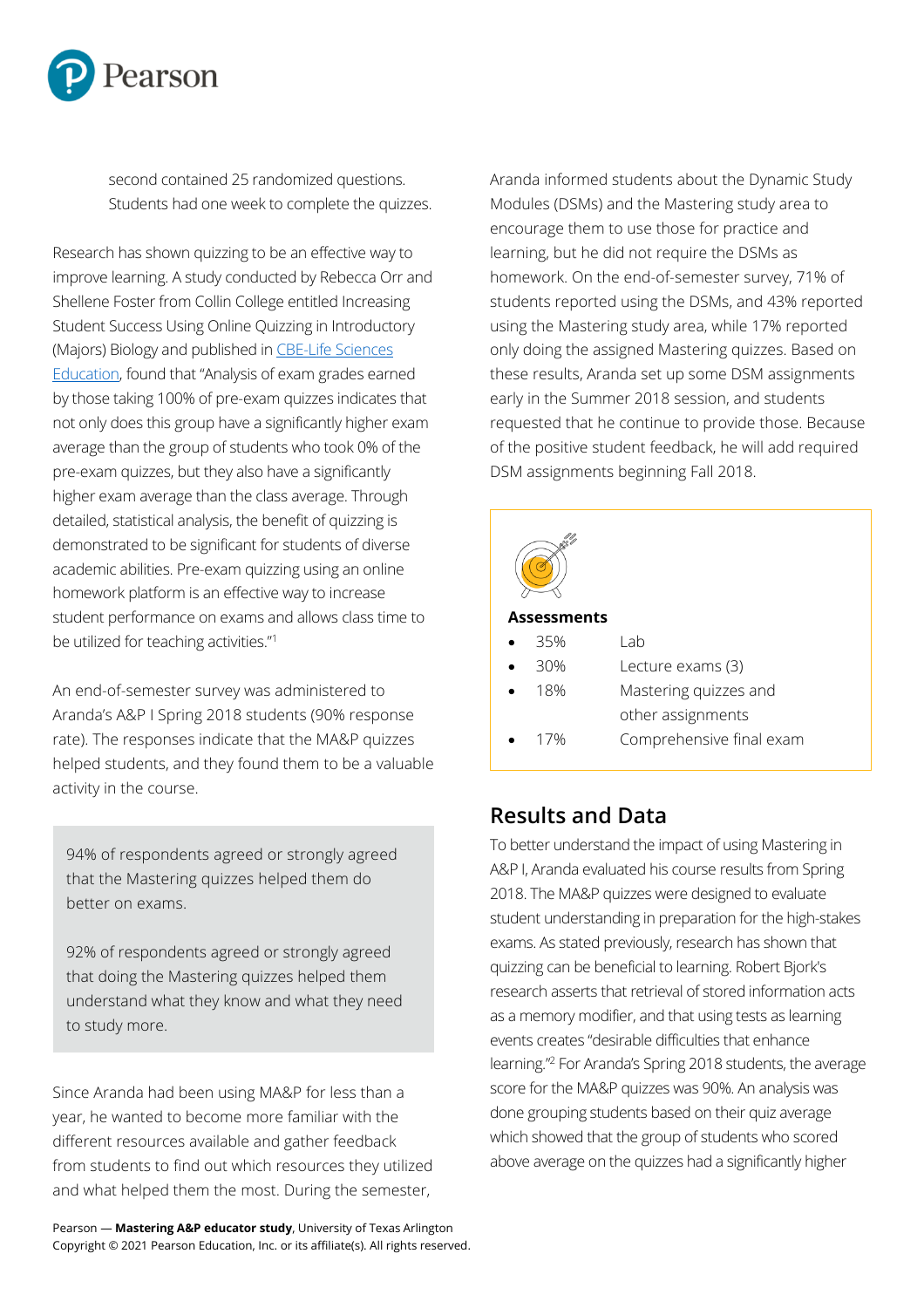

final exam average ( $p < 05$ ) than the group of students who scored at or below the MA&P quiz average.

To gain additional insight into student progress, an analysis was done grouping students based on their performance on the first semester exam in conjunction with their MA&P quiz performance. The analysis first grouped students based on the exam 1 average of 77%. Students were grouped above the exam 1 mean (High Exam 1) or at or below the mean (Low Exam 1). Those two groups were each then divided based on the MA&P quiz average of 90%. The four groups in the analysis are as follows:

- HE1/HHW = High Exam 1 ( $>77\%$ ) / High MA&P Quiz Homework (>90%)
- HE1/LHW = High Exam 1 ( $>77\%$ ) / Low MA&P Quiz Homework (≤90%)
- LE1/HHW = Low Exam 1 ( $\leq$ 77%) / High MA&P Quiz Homework (>90%)
- LE1/LHW = Low Exam 1 ( $\leq$ 77%) / Low MA&P Quiz Homework (≤90%)

The findings of the analysis are as follows with significance determined at p<.05:

When compared to each other, the High Exam 1 (HE1) groups were two percentage points apart on exam 1, and it was not significant. Their final exam average was five percentage points apart, with the group of students who had a higher MA&P quiz average having a significantly higher final exam average than the group of students with a lower MA&P quiz average.

When compared to each other, the Low Exam 1 (LE1) groups had the same score on exam 1. They were seven percentage points apart on the final exam, with the group of students who had a higher MA&P quiz average having a significantly higher final exam average than the group of students with a lower MA&P quiz average.

The HE1/LHW and the LE1/HHW groups were 15 percentage points apart on exam 1. They were eight percentage points apart on the final exam. While the results on exam 1 were significant and remained that way on the final exam, the gap was reduced.

The LE1 group who scored above average on the MA&P quizzes was the only group that had a higher final exam average than their respective exam 1 average. The other three groups had a final exam average one to four points lower than their first exam average.

Overall, the results show a trend for students who did well on the MA&P quizzes to perform better on the final exam than the equivalent group of students who had earned lower MA&P quiz scores.

## **The Student Experience**

On the end-of-semester survey with 121 out of 134 students responding, 91% of students agreed with the statement, "I would recommend Mastering to another student as a good resource for the course."

Students were also asked, "What did you like most about Mastering?" Individual answers indicate that students found the MA&P study resources and Dynamic Study Modules helpful to them, even though these were not required assignments. Responses included: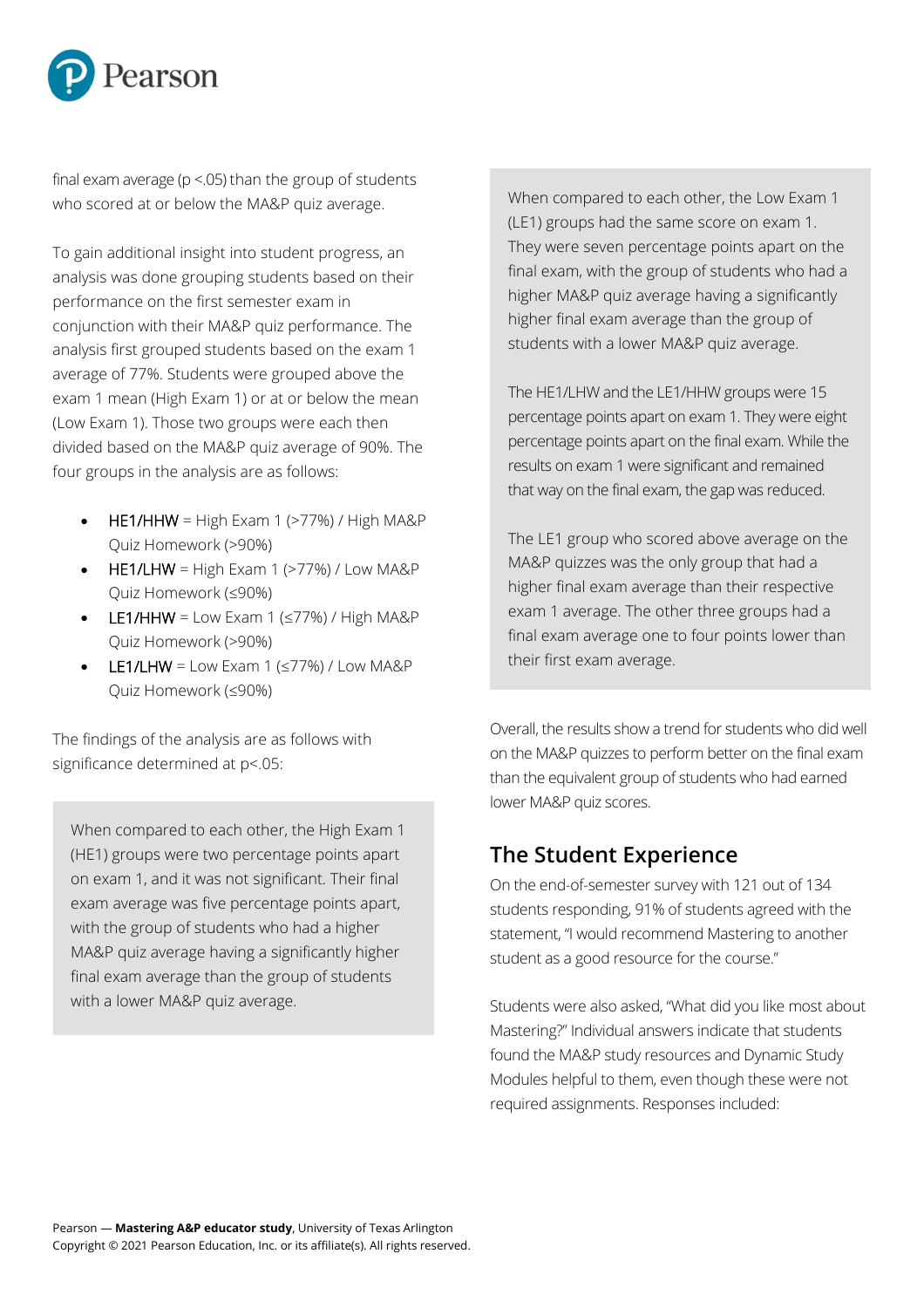

About MA&P:

"I like how it helps me practice the material and shows me what I need to study more."

"I like Mastering because it helped me realize what I needed to study and tested me to see if I really understood what I had learned."

"I liked that I was able to access it online, especially the textbook so that I didn't have to carry a book around."

About Dynamic Study Modules:

"I found the Dynamic Study Modules to be the most useful resource for studying."

"It [Mastering] was very informative and geared towards exactly what I needed to know and learn. I really enjoyed the Dynamic Study Modules."

"I liked the study area and the interactive pictures and models. The Dynamic Study Modules helped me study by giving me explanations on the questions I get wrong."

About study resources:

"The study area was probably my favorite because it has multiple quizzes and labeling diagrams."

"It has plenty of diagrams, practice quizzes, and flashcards that help you study for the exam."

"I liked all the features that it offered, and I had plenty of resources to use for studying."